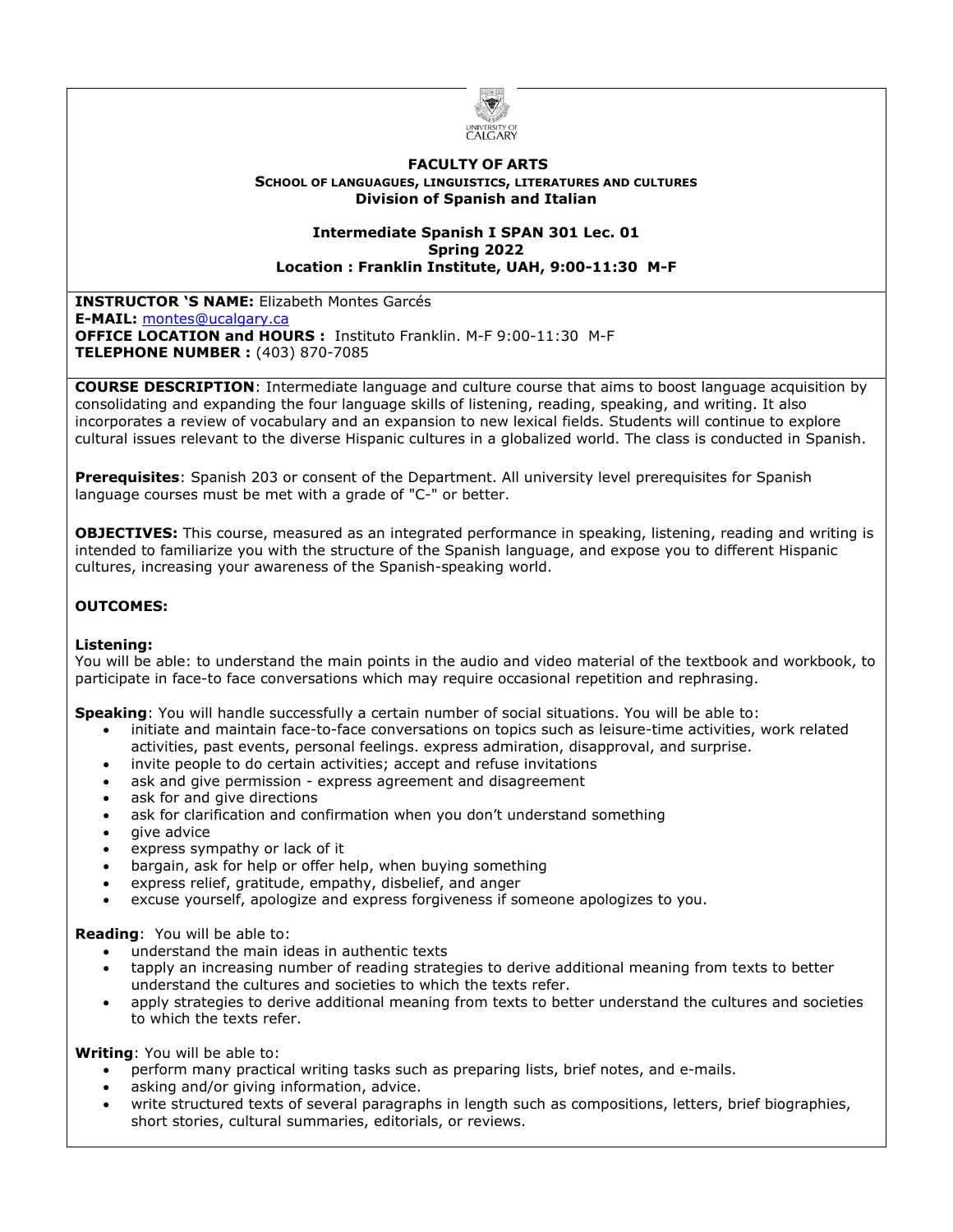**Culture**: Throughout total immersion in Spanish Culture you will be able to expand your cultural awareness which in turn should increase your sensitivity to cultural differences.

#### **GRADING SCALE**

 $A+ = 100-96$   $A = 95-91$   $A- = 90-86$   $B+ = 85-81$   $B = 80-76$   $B- = 75-71$ <br> $C+ = 70-67$   $C = 66-62$   $C- = 61-58$   $D+ = 57-54$   $D = 53-50$   $F = 49\%$  $C = 66 - 62$   $C = 61 - 58$   $D + = 57 - 54$ The official grading system  $(A=4, B=3, C=2, D=1)$  will be applied for the calculation of the final mark.

### **REQUIRED TEXTS**

F. Contreras, J. Pérez Zapatero, F. Rosales Varo. *Proyectos 2.* Barcelona, Difusión, 2020. (Preliminary Chapter to 4).

We will work with the e-book.Please go to [https://www.difusion.us/shop/proyectos-2-the-spanish-hub-12](https://www.difusion.us/shop/proyectos-2-the-spanish-hub-12-month-license/) [month-license/t](https://www.difusion.us/shop/proyectos-2-the-spanish-hub-12-month-license/)o purchase the interactive e-textbook *Projectos 2* (ISBN 9788418224058). Please make sure to enter the voucher code **JR53VAY3** at the check-out so that you get the U of C discount.

Once you purchase the textbook, click on [https://www.blinklearning.com](https://www.blinklearning.com/) to create a new account. The class code to join your class on the Blink platform is posted on D2L.

See the videos to learn more details about the process to set up a new student account and join a class.

#### **1. The Spanish Hub - Setting up a new student account (students): <https://vimeo.com/449080282>**

**2. The Spanish Hub - Joining a class group (students): <https://vimeo.com/453456256>**

# **ASSESSMENT:**

| Tests $2 = 45%$                 | Test 1 20%<br>Preliminary Chapter (ser &<br>estar only)<br>Chapter 1<br>Chapter 2<br>Test 2 25%<br>Chapter 3 | 45%  |
|---------------------------------|--------------------------------------------------------------------------------------------------------------|------|
|                                 | Chapter 4                                                                                                    |      |
| Projects $2 \times 10\% + 10\%$ | D <sub>2</sub> L for<br>Project 1 access<br>specific instructions.                                           | 20%  |
|                                 | D <sub>2</sub> L for<br>Project 2 access<br>specific instructions.                                           |      |
| Assessment of Oral Activities   | Oral Presentation                                                                                            | 15%  |
| Class Attendance and            |                                                                                                              | 10%  |
| Participation                   |                                                                                                              |      |
| Assignments on Blink            |                                                                                                              | 10%  |
|                                 | TOTAL                                                                                                        | 100% |

There will be **no** written final examination.

### **GRADING SCALE**

 $A+ = 100-96$   $A = 95-91$   $A- = 90-86$   $B+ = 85-81$   $B = 80-76$   $B- = 75-71$  $C_+ = 70-67$   $C = 66-62$   $C_-= 61-58$   $D_+ = 57-54$   $D = 53-50$   $F = 49\%$ The official grading system  $(A=4, B=3, C=2, D=1)$  will be applied for the calculation of the final mark.

**2 TESTS – 20% + 25%.** (50 minutes each). Each Test will be based on the following: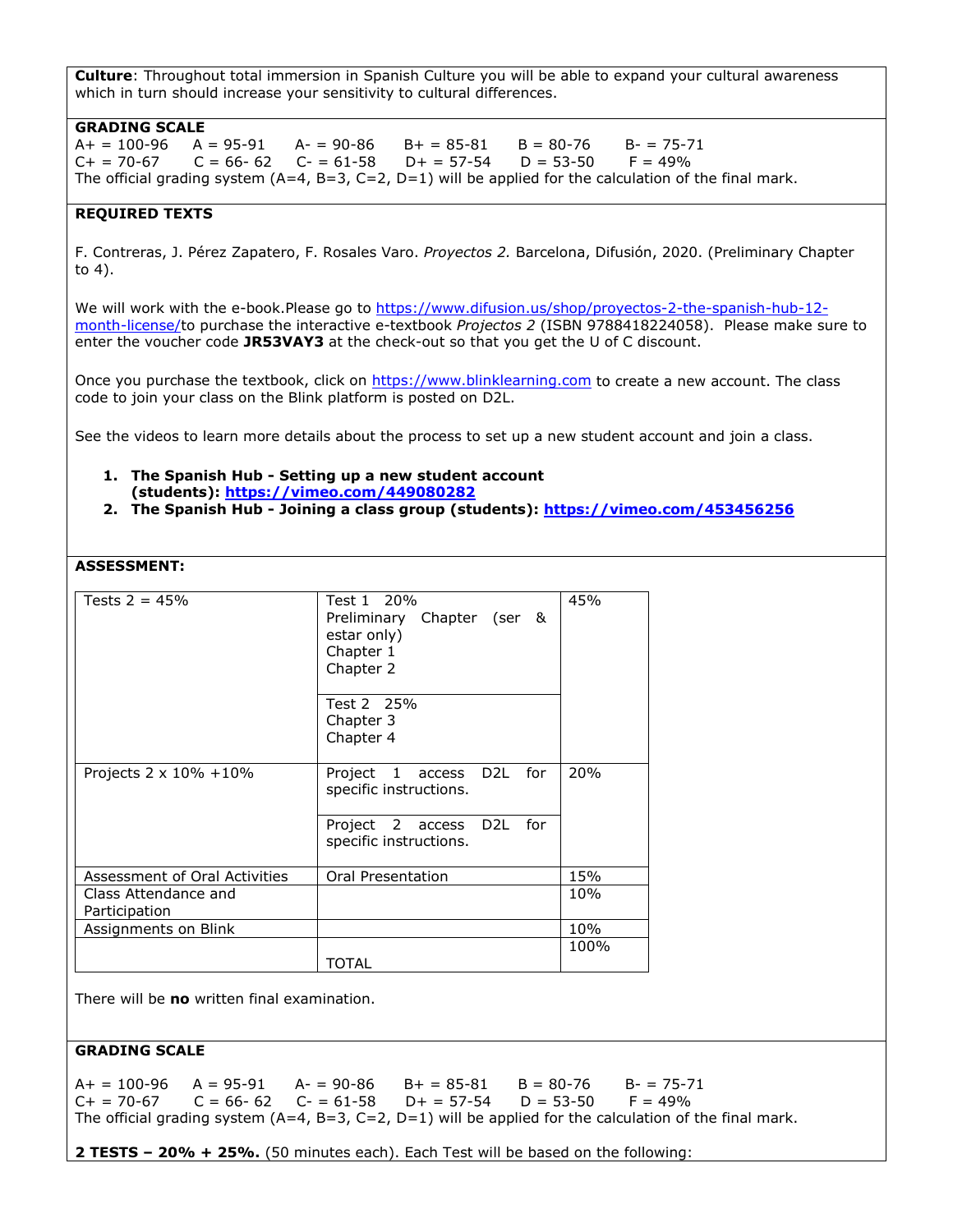Test I: Preliminary Chapter (ser y estar only), 1 & 2 **May 17th** . Test II: Chapters 3 & 4 **May 30th**.

The week before each Test the instructor will post the format of the test on D2L. The instructor will explain to the students each section, and the marking criteria. The Tests can also include review questions from the previous chapters. No books, notes or dictionaries are allowed. Each Test is divided into several sections and may include, grammar questions, vocabulary questions, reading comprehension.

# **Tests 1 & 2**

This timed assessment will be available on D2L at the beginning of class on May 17th at 9:00 a.m. (Test 1), and on May 30th at 9:00 a.m. (Test 2) **and must be completed in class**. If the student answers the test at another location different from the classroom at Universidad de Alcalá de Henares, it will be considered a form of plagiarism, and the student will get an F on the test. When you access the quiz, you will have the length of the class to complete and submit it. This assessment will consist of questions on vocabulary, grammatical structures, and readings.

## **Projects 2x10=20%**

The projects are based on topics given in the textbook. Students will find specific instructions posted on D2L. First project: Textbook p. 65 "Así veo mi future". Access D2L for additional instructions. Second project: Textbook p. 89. "Un reportaje sobre los horarios" access D2L for additional instructions.

## **The grade assigned will take into consideration:**

- $\triangleright$  Projects are marked out of 100 points.
- $\triangleright$  50 points are for content (respect of the given topic, appropriate length, no repetitions, organization of the sentences and paragraphs, creativity)
- $\geq$  50 points are for proper language use (spelling, grammatical structures, use of the vocabulary seen in class, punctuation, and general presentation regarding margins and neatness).
- $\triangleright$  Check the course schedule for specific dates for the projects. Failure to submit the project on the due date will result in an F unless the student has a compelling reason to fail to submit the assignment. The student should contact the instructor as soon as possible, providing information about the reason for the inability to submit the project at the scheduled time, and providing the student's availability to complete the project at a time as close as possible to the originally scheduled time or transfer the percentage to the next assignment.

### **Oral Presentation – 15%**

This activity will be based on a list of topics the instructor will post on D2L or on any other topic of interest for the students. Your instructor will approve your activity beforehand. This activity will be done individually. The presentation will be from 5 to 10 minutes. No scripts will be allowed. The purpose of this activity is to encourage students to speak freely in Spanish. No reading is allowed. Only index cards with main points are permitted. Marking rubrics: Content, grammar, pronunciation, varied vocabulary (25% each) **a penalty of -10 points will be in effect if the presentation is read**. This activity will take place on **May 26th.**

### **Class attendance and participation- 10%:**

To derive the utmost benefit from instruction, daily attendance is essential. Lack of attendance may adversely affect your overall performance and may have a negative impact on your final grade. The final grade calculation considers your attendance and active, positive contribution to classes. The grade for attendance and participation will be assessed as follows:

| A (Excellent)<br>Preparation: Always well-prepared.*                                                                                                                                                                                                                                     | C (Good)<br>Preparation: Adequately prepared.                                                                                                                                                    |
|------------------------------------------------------------------------------------------------------------------------------------------------------------------------------------------------------------------------------------------------------------------------------------------|--------------------------------------------------------------------------------------------------------------------------------------------------------------------------------------------------|
| Participation: attentive** and<br>always<br>volunteers; always tries to use Spanish with                                                                                                                                                                                                 | Participation: Attentive and occasionally<br>volunteers; sometimes needs to be reminded to                                                                                                       |
| classmates and instructor; makes the most of<br>each activity or exercise; shows real<br>resourcefulness and imagination when using the<br>language; responds to and engages classmates<br>in a respectful manner; remains critical and<br>open-minded toward target and native culture. | use Spanish with instructor and classmates;<br>responds and completes exercises with minimal<br>imagination; does not engage classmates<br>beyond the minimum requirements for an<br>assignment. |
|                                                                                                                                                                                                                                                                                          | D (Fair)                                                                                                                                                                                         |
| B (Very good)                                                                                                                                                                                                                                                                            | Preparation: Usually unprepared.                                                                                                                                                                 |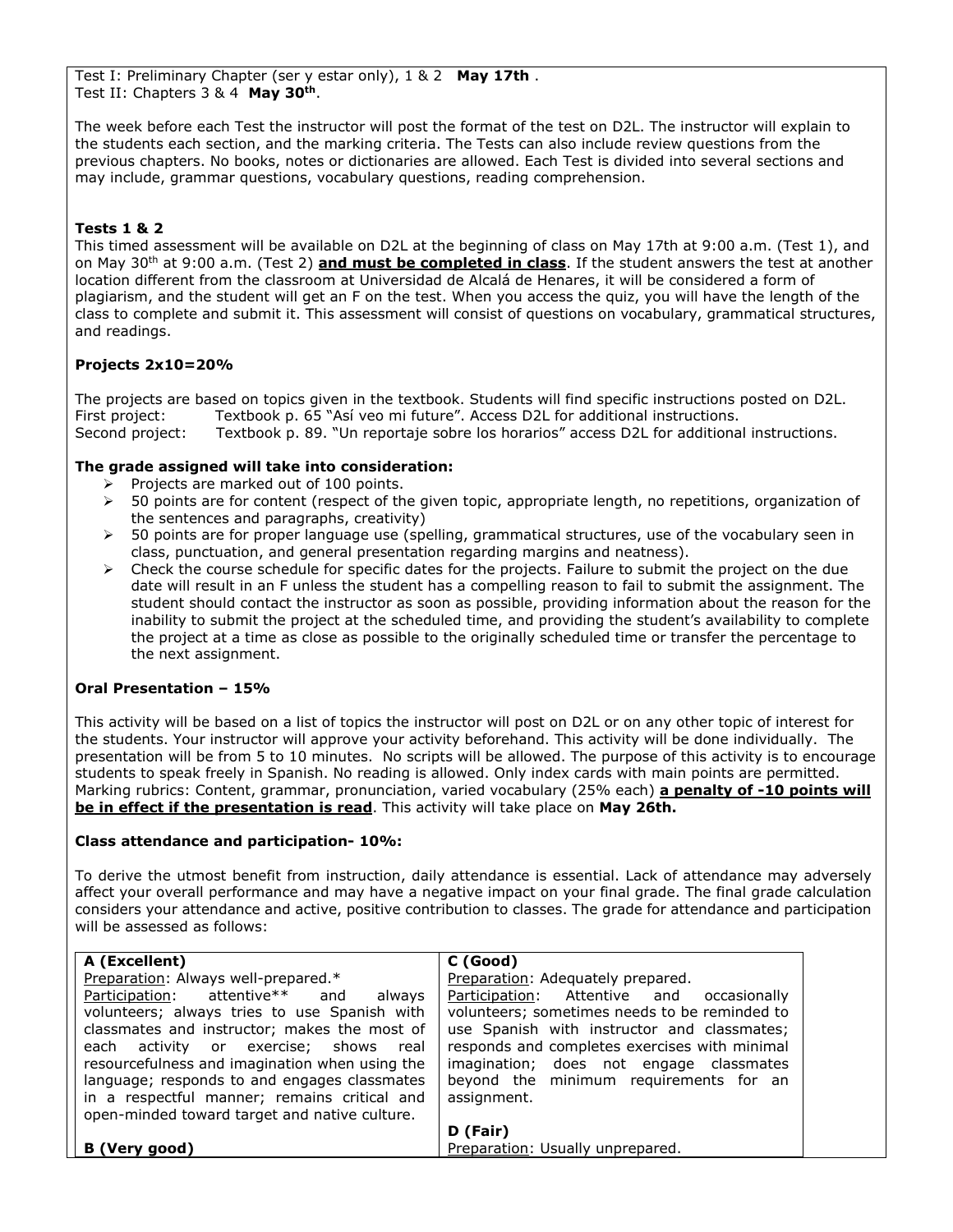| Preparation: Usually well prepared.                | Participation: Makes little effort to participate or |
|----------------------------------------------------|------------------------------------------------------|
| Participation: attentive and<br>freauently         | complete exercises; rarely tries to use Spanish      |
| volunteers; almost always tries to use Spanish     | with the instructor or classmates.                   |
| with classmates and instructor; makes the most     |                                                      |
| of each activity or exercise; completes activities | F (Poor)                                             |
| and exercises with some imagination and            | Preparation: Always unprepared.                      |
| resourcefulness; makes some effort to engage       | Participation: makes no contribution to the class    |
| fellow; shows some development of cultural         | whatsoever.                                          |
| sensitivity.                                       |                                                      |
|                                                    |                                                      |

\*Well-prepared= you complete all your homework.

\*\* Focus on the class. Arriving late, having outside conversations, leaving the room, gathering materials before class is finished, allowing your cell phone to ring, texting, etc. shows a lack of common courtesy and is more disruptive and distracting than you may realize.

- Depending on their abilities, students are expected to spend an average of 2 hours in outside preparation for each class period.
- Students are encouraged to communicate consistently in the target language (Spanish).

## **Assignments 10%**

The instructor will assign a series of exercises on Blink every day, and students would need to do it and submit them on the Blink platform. The instructor will post also the exercises assigned on D2L in case there are glitches in Blink.

## **INTEGRITY AND CONDUCT**

All members of the University community have a responsibility to familiarize themselves with the Statement on Principles of Conduct, and to comply with the University of Calgary Code of Conduct and Non-Academic Misconduct policy and procedures (available at: [http://www.ucalgary.ca/pubs/calendar/current/k.html\)](http://www.ucalgary.ca/pubs/calendar/current/k.html).

### **Academic misconduct**

Academic Misconduct refers to student behavior which compromises proper assessment of a student's academic activities and includes: cheating; fabrication; falsification; plagiarism; unauthorized assistance; failure to comply with an instructor's expectations regarding conduct required of students completing academic assessments in their courses; and failure to comply with exam regulations applied by the Registrar.

For information on the Student Academic Misconduct Policy and Procedure please visit: [https://ucalgary.ca/policies/files/policies/student-academic-misconduct-policy.pdf,](https://ucalgary.ca/policies/files/policies/student-academic-misconduct-policy.pdf) <https://ucalgary.ca/policies/files/policies/student-academic-misconduct-procedure.pdf>

Additional information is available on the Academic Integrity Website at [https://ucalgary.ca/student](https://ucalgary.ca/student-services/student-success/learning/academic-integrity)[services/student-success/learning/academic-integrity](https://ucalgary.ca/student-services/student-success/learning/academic-integrity)

# **INTELLECTUAL PROPERTY AND COPYRIGHT LEGISLATION**

Course materials created by instructors (including presentations and posted notes, labs, case studies, assignments and exams) remain the intellectual property of the instructor. These materials may not e reproduced, redistributed or copied without the explicit consent of the instructor. All students are required to read the University of Calgary policy on Acceptable Use of Material Protected by Copyright (https://www.ucalgary.ca/policies/files/policies/acceptable-use-of-material-protected-by-copyright.pdf) and requirements of the Copyright Act (https://laws-lois.justice.gc.ca/eng/acts/C-42/index.html) to ensure they are aware of the consequences of unauthorised sharing of course materials (including instructor notes, electronic versions of textbooks etc.). Students who use material protected by copyright in violation of this policy may be disciplined under the Non-Academic Misconduct Policy.

# **FREEDOM OF INFORMATION AND PRIVACY (FOIP) ACT**

Graded assignments will be retained by the Department for three months and subsequently sent for confidential shredding. Final examinations will be kept for one calendar year and subsequently sent for confidential shredding. Said material is exclusively available to the student and to the department staff requiring to examine it. Please see https://www.ucalgary.ca/legalservices/foip for complete information on the disclosure of personal records.

# **ACADEMIC ACCOMMODATIONS**